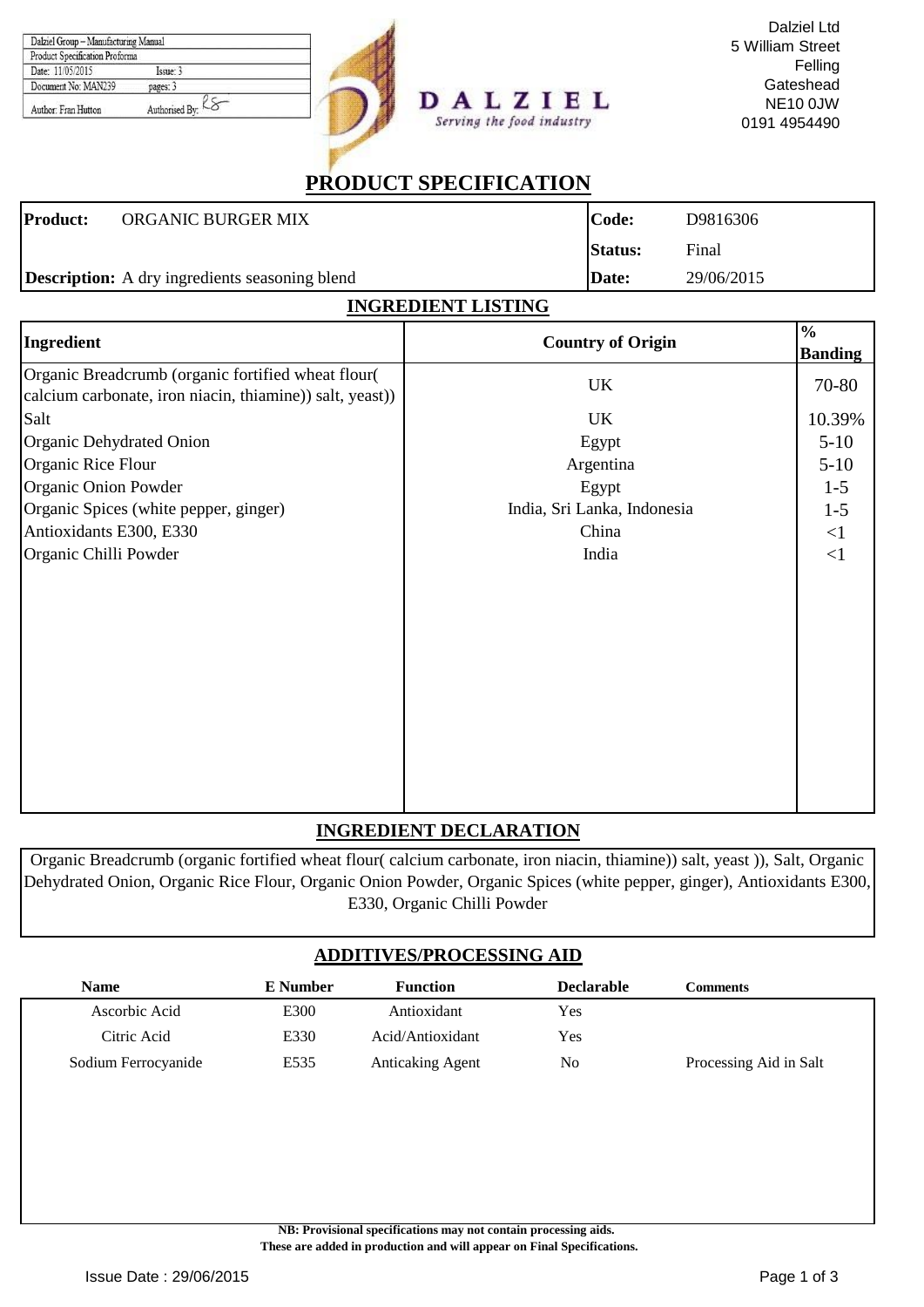| Dalziel Group - Manufacturing Manual |                       |  |
|--------------------------------------|-----------------------|--|
| Product Specification Proforma       |                       |  |
| Date: 11/05/2015                     | I <sub>ssue</sub> : 3 |  |
| Document No: MAN239                  | pages: 3              |  |
| Author: Fran Hutton                  | Authorised By: LC     |  |





**D9816306**

### **ALLERGEN INFORMATION**

Serving the food industry

| Allergen                                           | <b>Present</b> |                   | <b>Source</b>      | <b>Comments</b> |  |
|----------------------------------------------------|----------------|-------------------|--------------------|-----------------|--|
|                                                    | on Site        | <b>In Product</b> |                    |                 |  |
| Cereals containing<br><b>Gluten</b>                | <b>YES</b>     | <b>YES</b>        | Organic Breadcrumb |                 |  |
| <b>Crustaceans</b><br>and products thereof         | NO             | NO                |                    |                 |  |
| Egg<br>and products thereof                        | <b>YES</b>     | NO                |                    |                 |  |
| Fish<br>and products thereof                       | <b>YES</b>     | NO                |                    |                 |  |
| <b>Soybeans</b><br>and products thereof            | <b>YES</b>     | NO                |                    |                 |  |
| <b>Milk</b><br>and products thereof                | <b>YES</b>     | NO                |                    |                 |  |
| <b>Celery</b><br>and products thereof              | <b>YES</b>     | NO                |                    |                 |  |
| <b>Mustard</b><br>and products thereof             | <b>YES</b>     | NO                |                    |                 |  |
| <b>Peanuts</b><br>and products thereof             | NO             | NO                |                    |                 |  |
| Nuts *(other than peanuts)<br>and products thereof | NO             | NO                |                    |                 |  |
| Lupin<br>and products thereof                      | NO             | NO                |                    |                 |  |
| <b>Sesame Seeds</b><br>and products thereof        | NO             | NO                |                    |                 |  |
| <b>Molluscs</b><br>and products thereof            | NO             | NO                |                    |                 |  |
| <b>Sulpher Dioxide</b><br>Sulphites >10ppm         | <b>YES</b>     | NO                |                    |                 |  |

Dalziel take reasonable and practical precautions to reduce the risk of contamination of the products we manufacture. Due to the nature and complexity of ingredient blending the risk of contamination from carry over residue or airborne cross contamination cannot be totally eliminated**.** Furthermore although we prohibit the processing of nuts on site we cannot guarantee that contamination has not occurred at other stages in the processing of ingredients, i.e. during farming, harvesting, transportation etc. To a greater or lesser extent the same issue may apply to other allergens. A copy of our allergen policy and risk assessment is available on request.

**The absence of an allergen from the above recipe should not be taken as an implication that our product can be guaranteed free from that allergen.**

\* (1) Nut allergens: Almond, hazelnut, Walnut, cashew, pecan, brazil nut, pistachio nut, Macadamia/Queensland nut) and products thereof.

# **SUITABILITY**

|            |            |                            | ------------ |            |  |
|------------|------------|----------------------------|--------------|------------|--|
| Vegetarian | <b>YES</b> |                            | 'egan        | <b>YES</b> |  |
|            |            |                            |              |            |  |
| Organic    | <b>YES</b> | Soil Association Certified |              |            |  |